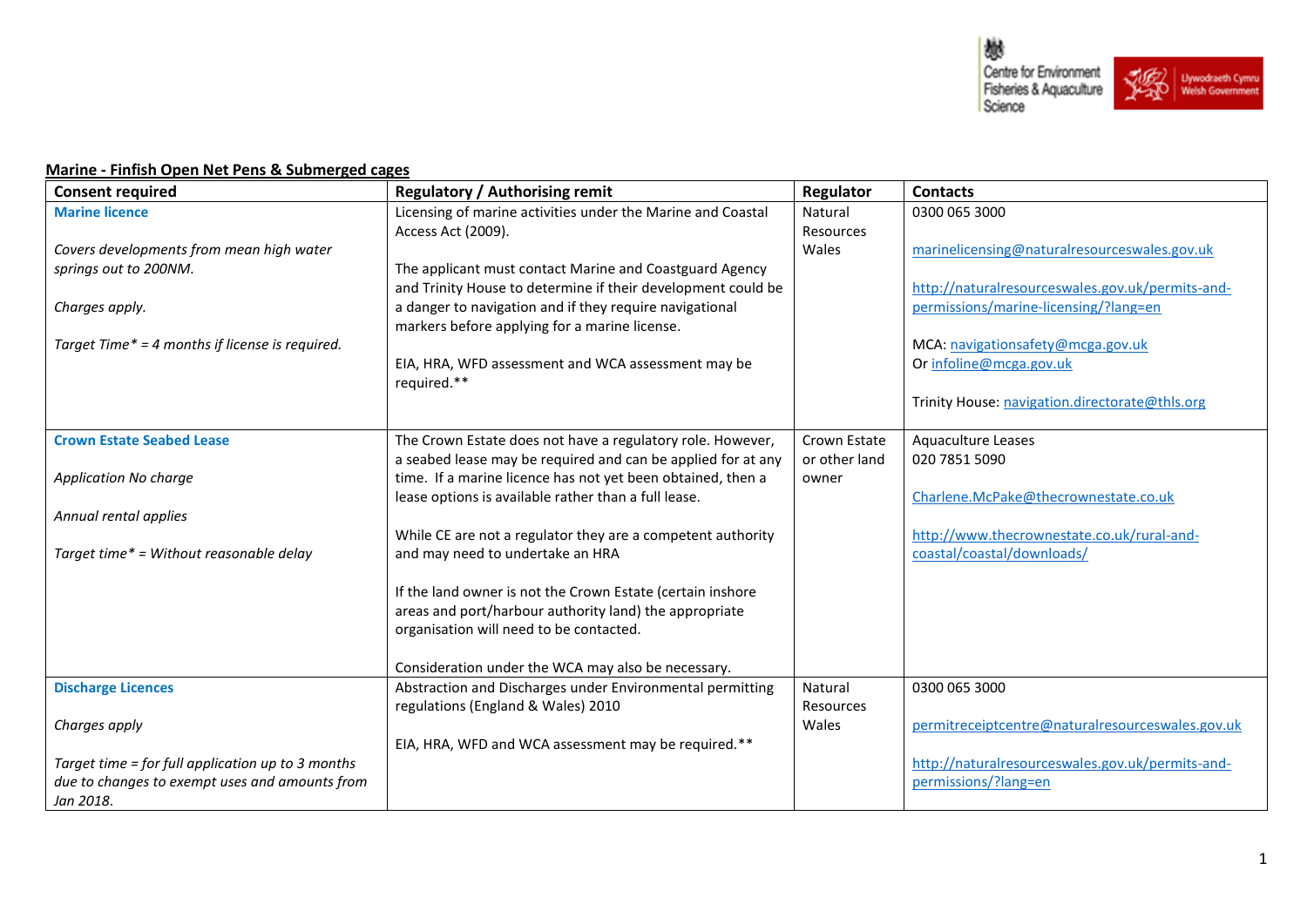

| <b>Authorisation to operate an Aquaculture</b>      | Authorisation of aquaculture production businesses (APBs)    | <b>Fish Health</b> | 01305 206700                                       |
|-----------------------------------------------------|--------------------------------------------------------------|--------------------|----------------------------------------------------|
| <b>Production Business</b>                          | under the Aquatic Animal Health (England & Wales)            | Inspectorate       |                                                    |
|                                                     | Regulations 2009, consult NRW as part of process.            | (FHI)              | fhi@cefas.co.uk                                    |
| (An authorisation in principle may be available     |                                                              |                    |                                                    |
| before the APB is up and running)                   | FHI are a regulatory body under the nature conservation      |                    | https://www.gov.uk/fish-and-shellfish-farm-        |
|                                                     | directives, HRA and consideration under the WCA may also     |                    | authorisation-and-registration                     |
| No charges                                          | be required.                                                 |                    |                                                    |
|                                                     |                                                              |                    |                                                    |
| Target time* = 90 days including consultation       | N.B. Authorisation for APB, Import & Permitting of Alien     |                    |                                                    |
|                                                     | species may all be dealt with as one by FHI in many cases.   |                    |                                                    |
| <b>Authorisation to import livestock</b>            | Authorisation to import livestock for aquaculture from EU or | Fish Health        | 01305 206700                                       |
|                                                     | third countries under Aquatic animal health Directive        | Inspectorate       |                                                    |
| Required if seed stock are to be sourced from       | 2006/88.                                                     | (FHI)              | fhi@cefas.co.uk                                    |
| anywhere outside England, Wales or Scotland         |                                                              |                    |                                                    |
|                                                     | N.B. Authorisation for APB, Import & Permitting of Alien     |                    | https://www.gov.uk/import-or-export-live-fish-and- |
| No charges                                          | species may all be dealt with as one by FHI in many cases.   |                    | shellfish                                          |
|                                                     |                                                              |                    |                                                    |
| Target time $* = 15$ to 90 days                     |                                                              |                    |                                                    |
| Permitting farming of alien species.                | Permitting under the Alien and Locally Absent Species in     | Fish Health        | 01305 206700                                       |
|                                                     | Aquaculture (England & Wales) Regulations 2011.              | Inspectorate       |                                                    |
| No administration charges but potentially           |                                                              | (FHI)              | fhi@cefas.co.uk                                    |
| significant charges to industry to carry out risk   | N.B. Authorisation for APB, Import & Permitting of Alien     |                    |                                                    |
| assessments.                                        | species may all be dealt with as one by FHI in many cases.   |                    | https://www.gov.uk/introduce-or-keep-non-native-   |
|                                                     |                                                              |                    | fish-and-shellfish                                 |
| Target time* = 15 to 90 days                        |                                                              |                    |                                                    |
| (unlikely to be successful unless sterile and       |                                                              |                    |                                                    |
| improved escape prevention systems)                 |                                                              |                    |                                                    |
| <b>Approval to manufacture medicated Feed</b>       | EC Directive 90/167 laying down the conditions for the       | Veterinary         | 01932 336911                                       |
|                                                     | preparation, placing on the market and use of medicated      | Medicines          |                                                    |
| Required where veterinary medicines are to be       | feeding-stuffs.                                              | Directorate        | inspections@vmd.defra.gsi.gov.uk                   |
| mixed into or onto feed for feeding to the farmer's |                                                              |                    |                                                    |
| own fish.                                           | EU Regulation (EC) No 183/2005 laying down requirements      | <b>Fish Health</b> | https://www.gov.uk/government/organisations/veteri |
|                                                     | for feed hygiene. Protects animal health, human health and   | Inspectorate       | nary-medicines-directorate                         |
| Charges apply, Conditional approval available       | the environment.                                             | (FHI)              |                                                    |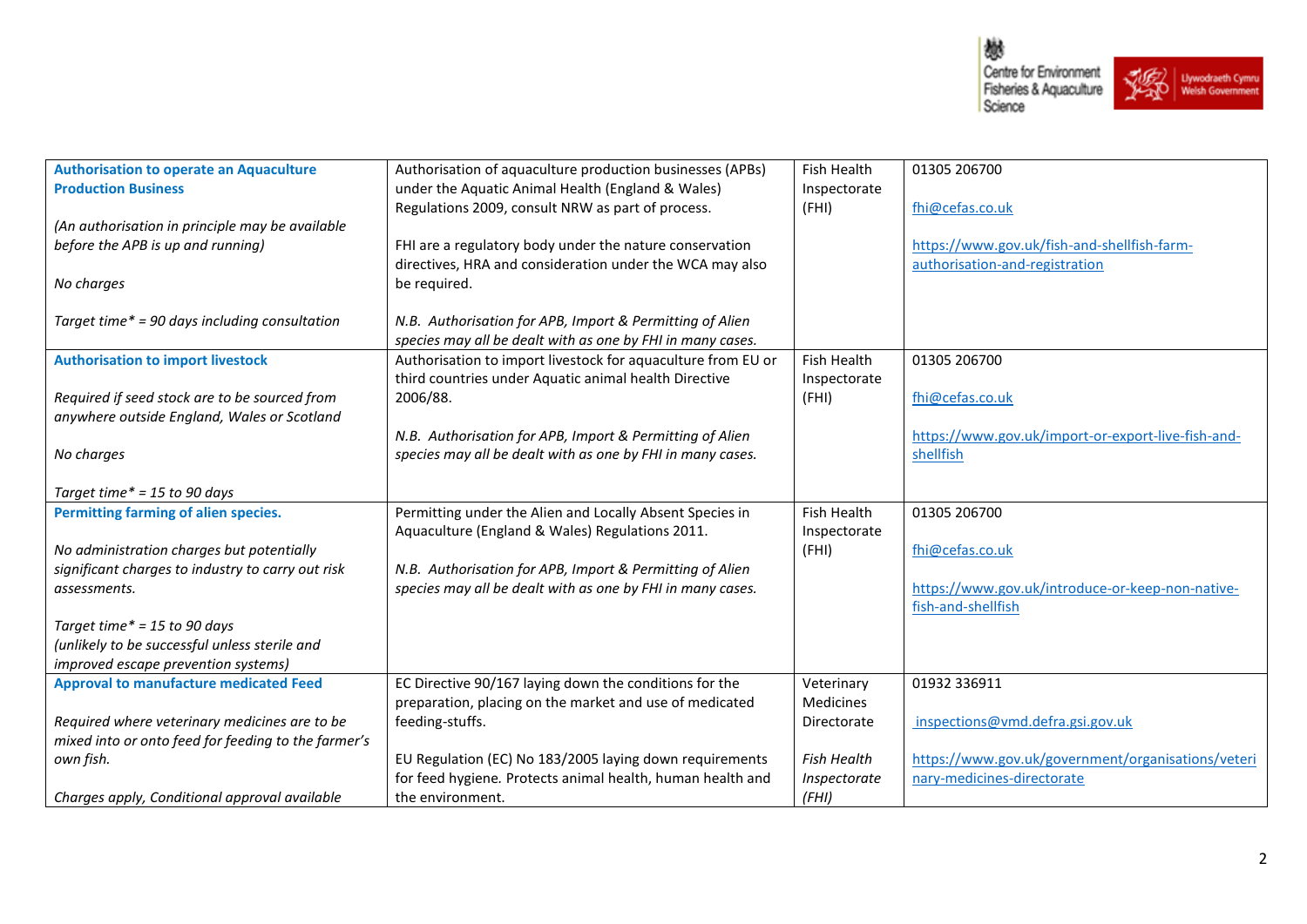



| Target time* = 10 working days to validate the<br>application + 30 working days for on-site approval<br>inspection.   | FHI carries out inspections on behalf of VMD at fish farm and<br>premises that manufacture medicated feed                                                                                                                                                                                                                                                                                                                      |                                                                                               | https://www.gov.uk/guidance/manufacturing-and-<br>supplying-veterinary-medicines-for-animal-feed                                                                                                                                                                                 |
|-----------------------------------------------------------------------------------------------------------------------|--------------------------------------------------------------------------------------------------------------------------------------------------------------------------------------------------------------------------------------------------------------------------------------------------------------------------------------------------------------------------------------------------------------------------------|-----------------------------------------------------------------------------------------------|----------------------------------------------------------------------------------------------------------------------------------------------------------------------------------------------------------------------------------------------------------------------------------|
| <b>Transporter authorisation</b><br><b>Animal Transport Certificates (ATC)</b><br>(ATC may be covered by FHI records) | Welfare in Transport.<br>Welfare of Farmed Animals (Transport) (Wales) Order 2007<br>FHI carries out inspections on behalf of APHA, and have a<br>remit under the Aquatic Animal Health (England and<br>Wales) Regulations 2009 for monitoring disease<br>transfer risk from transport of live fish                                                                                                                            | Animal and<br>Plant Health<br>Agency<br>(APHA)<br><b>Fish Health</b><br>Inspectorate<br>(FHI) | 0300 303 8268<br>APHA.CymruWales@apha.gsi.gov.uk<br>https://www.gov.uk/government/organisations/anim<br>al-and-plant-health-agency/about/access-and-opening                                                                                                                      |
| <b>On Farm welfare</b>                                                                                                | Welfare of fish on farms is required by European Council<br>Directive 98/58/EC and is covered by The Animal Welfare Act<br>2006. Welfare at slaughter is defined in European Council<br>Regulation No. 1099/2009 and is currently implemented in<br>England and Wales by The Welfare of Animals (Slaughter and<br>Killing) Regulations 1995.                                                                                   | Animal and<br>Plant Health<br>Agency<br>(APHA) and<br>Local<br>Authorities                    | APHA.CymruWales@apha.gsi.gov.uk<br>https://www.gov.uk/government/organisations/anim<br>al-and-plant-health-agency/about/access-and-opening<br>http://wlga.wales/welsh-local-authority-links<br>https://www.gov.uk/government/publications/fawc-<br>advice-on-farmed-fish-welfare |
| <b>Disposal of mortalities</b>                                                                                        | Disposal of fish mortalities under Council Regulation EC<br>1069/2009 on animal by-products. Fish which died from<br>disease are defined as Category II material, which must be<br>disposed of in accordance with Article 13 of EC 1069/2009.<br>FHI control the disposal of mortalities where premises are<br>subject to control for the presence of a notifiable disease.<br>Otherwise it is the remit of local authorities. | Regulation via<br>Local<br>authorities<br>Fish Health<br>Inspectorate<br>(FHI)                | http://wlga.wales/welsh-local-authority-links<br>01305 206700<br>fhi@cefas.co.uk                                                                                                                                                                                                 |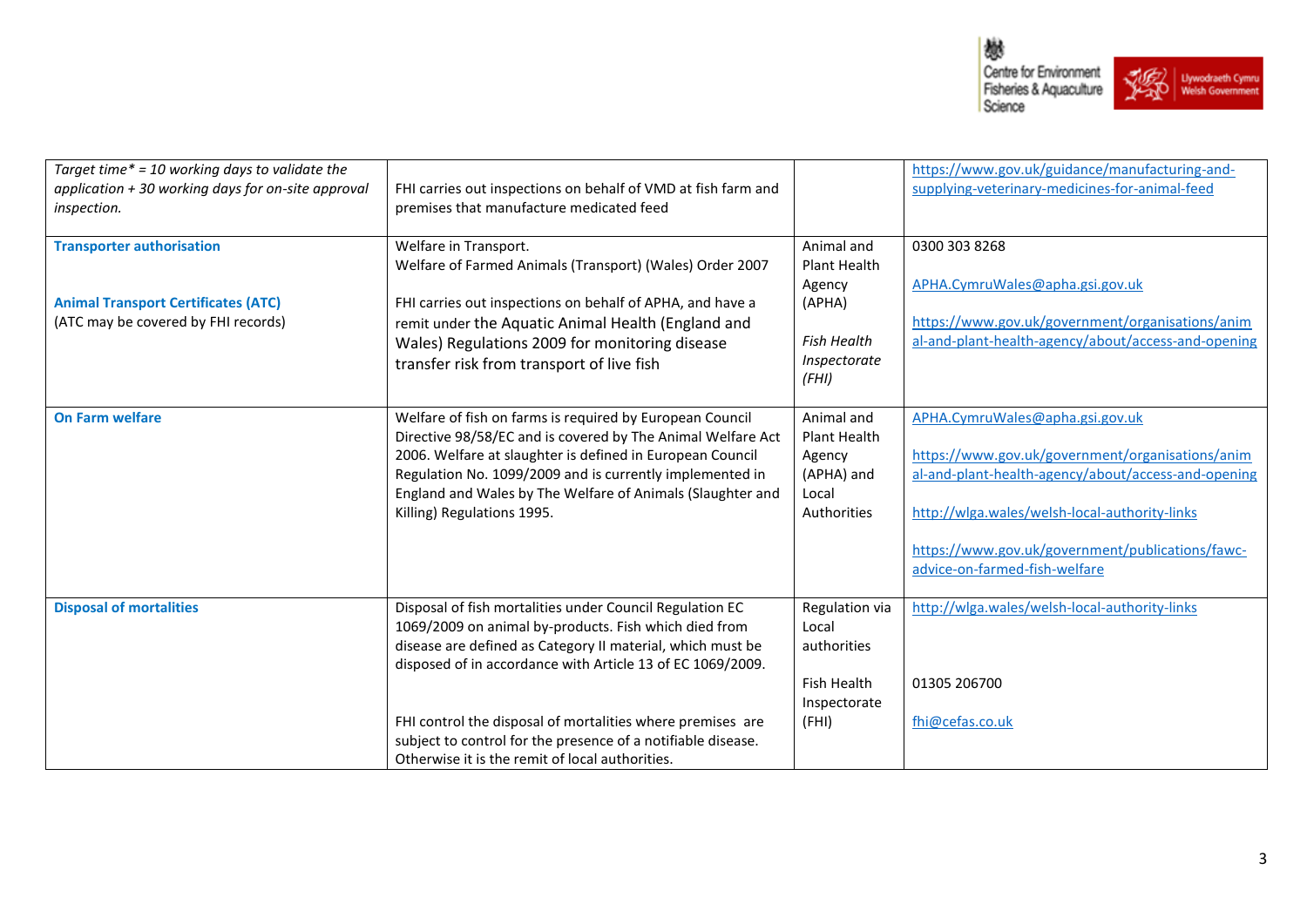

\*Target times are indicative and may take longer if there are complicated considerations

\*\* EIA = Environmental impact assessment, HRA = Habitats risk assessment, WFD = Water framework directive assessment, WCA = Wildlife and countryside act assessment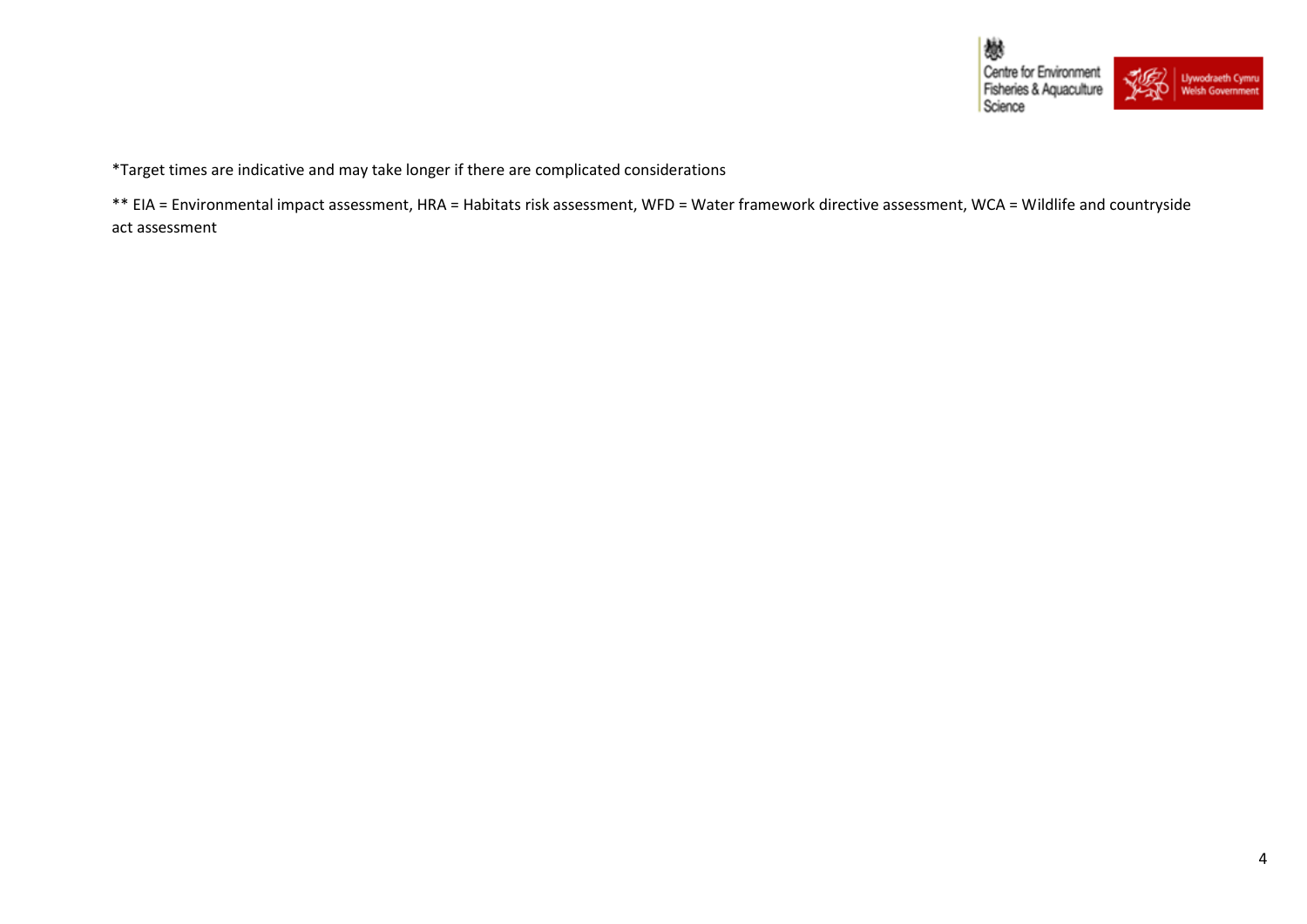

| Assessments that may be required as part of planning permission or other permissions. Please contact your Local Planning Authority and/or Natural |                                                                                                                                             |                                |                                          |  |  |
|---------------------------------------------------------------------------------------------------------------------------------------------------|---------------------------------------------------------------------------------------------------------------------------------------------|--------------------------------|------------------------------------------|--|--|
| Resources Wales for confirmation of if you require such assessments.                                                                              |                                                                                                                                             |                                |                                          |  |  |
| <b>Assessment type</b>                                                                                                                            | Legislation                                                                                                                                 | Competent authority *          | <b>Contact details</b>                   |  |  |
| Environmental Impact Assessment (EIA)                                                                                                             | The Marine Works (Environmental Impact Assessment) Regulations 2017<br>as amended requires applications for a marine license to be screened | <b>Natural Resources Wales</b> | 0300 065 3000                            |  |  |
|                                                                                                                                                   | against its Annex II to check if an EIA is required (mainly sections 1 (f) and                                                              |                                | marinelicensing@naturalresourceswales.g  |  |  |
|                                                                                                                                                   | $(g)$ ).                                                                                                                                    |                                | ov.uk                                    |  |  |
|                                                                                                                                                   |                                                                                                                                             |                                | http://naturalresourceswales.gov.uk/per  |  |  |
|                                                                                                                                                   |                                                                                                                                             |                                | mits-and-permissions/marine-             |  |  |
|                                                                                                                                                   |                                                                                                                                             |                                | licensing/environmental-impact-          |  |  |
|                                                                                                                                                   |                                                                                                                                             |                                | assessment/?lang=en                      |  |  |
| Habitats Risk Assessments (HRA)                                                                                                                   | Any application for works within or adjacent to a European or RAMSAR                                                                        | <b>Natural Resources Wales</b> | 0300 065 3000                            |  |  |
|                                                                                                                                                   | site will be subject to the provisions of The Conservation of Habitats and                                                                  | (Key competent                 |                                          |  |  |
|                                                                                                                                                   | Species Regulations 2017. Competent authorities/regulatory bodies will                                                                      | authority, could be            | marinelicensing@naturalresourceswales.g  |  |  |
|                                                                                                                                                   | carry out a Habitats Regulations Assessment (HRA) where necessary.                                                                          | numerous others as             | ov.uk                                    |  |  |
|                                                                                                                                                   |                                                                                                                                             | detailed in table above)       |                                          |  |  |
|                                                                                                                                                   | The assessment process, if required, will involve data gathering, for which                                                                 |                                | http://naturalresourceswales.gov.uk/per  |  |  |
|                                                                                                                                                   | the applicant may be responsible.                                                                                                           |                                | mits-and-permissions/marine-             |  |  |
|                                                                                                                                                   |                                                                                                                                             |                                | licensing/habitats-regulations-          |  |  |
|                                                                                                                                                   |                                                                                                                                             |                                | assessment/?lang=en                      |  |  |
| Water Framework Directive (WFD)                                                                                                                   | NRW will carry out a WFD assessment where necessary as part of marine                                                                       | <b>Natural Resources Wales</b> | http://naturalresourceswales.gov.uk/guid |  |  |
|                                                                                                                                                   | licensing under the Water Framework Directive (2000/60/EC) and The                                                                          |                                | ance-and-advice/environmental-           |  |  |
|                                                                                                                                                   | Water Environment (Water Framework Directive) (England and Wales)                                                                           |                                | topics/water-management-and-             |  |  |
|                                                                                                                                                   | Regulations 2003.                                                                                                                           |                                | quality/water-quality/improving-water-   |  |  |
|                                                                                                                                                   |                                                                                                                                             |                                | guality/?lang=en                         |  |  |
| Wildlife and Countryside Act (WCA)                                                                                                                | If your proposal will fall within a SSSI (coastal aquaculture may do) consult                                                               | <b>Natural Resources</b>       | http://naturalresourceswales.gov.uk/per  |  |  |
| 1981 assessment for SSSI's                                                                                                                        | Natural Resources Wales about the possible implications of the WCA                                                                          | Wales, land owner or FHI       | mits-and-permissions/protected-species-  |  |  |
|                                                                                                                                                   | 1981 on your development at an early stage of the application process.                                                                      |                                | licensing/uk-protected-species-          |  |  |
|                                                                                                                                                   |                                                                                                                                             |                                | licensing/information-on-uk-protected-   |  |  |
|                                                                                                                                                   |                                                                                                                                             |                                | species-licensing/?lang=en               |  |  |